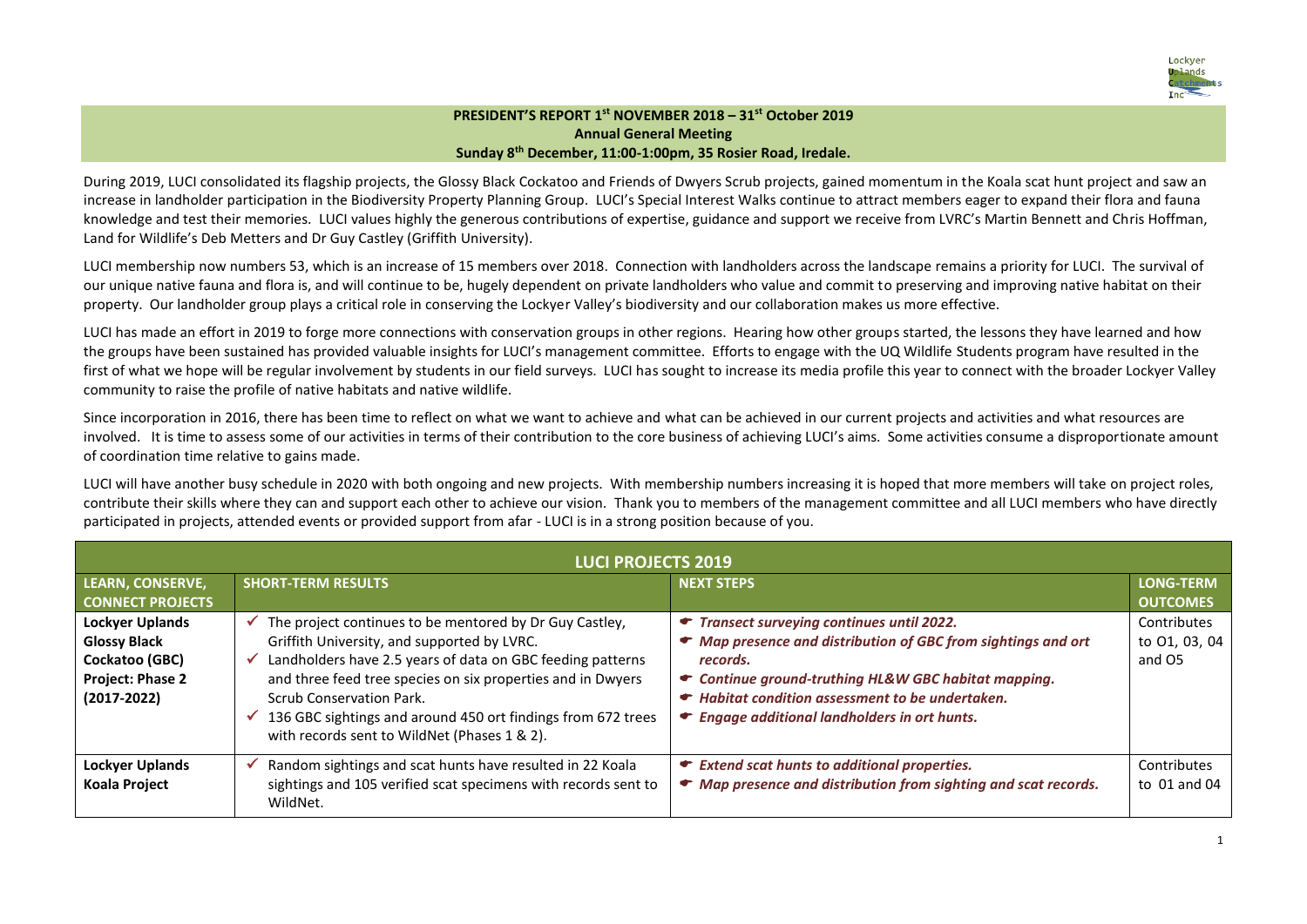

| <b>LEARN, CONSERVE,</b><br><b>CONNECT PROJECTS</b>                          | <b>SHORT-TERM RESULTS</b>                                                                                                                                                                                                                                                                                                                                                                                                  | <b>NEXT STEPS</b>                                                                                                                                                                                                   | <b>LONG-TERM</b><br><b>OUTCOMES</b>           |
|-----------------------------------------------------------------------------|----------------------------------------------------------------------------------------------------------------------------------------------------------------------------------------------------------------------------------------------------------------------------------------------------------------------------------------------------------------------------------------------------------------------------|---------------------------------------------------------------------------------------------------------------------------------------------------------------------------------------------------------------------|-----------------------------------------------|
| <b>Friends of Dwyers</b><br><b>Scrub Project</b>                            | A total of 592 volunteer weeding hours since October 2015<br>$\checkmark$<br>have resulted in, approximately, 75% of Cats Claw in SEVT<br>area now treated with follow-up treatment continuing.<br>$\checkmark$ Madeira vine infestation in the SEVT areas has been mapped<br>with treatment pending appropriate weather conditions.<br>✔ FoDS invited to provide feedback on draft review of the Park<br>Management Plan. | Continue follow up treatment of Cats Claw<br><b>Repeat mapping of extent of Cats Claw infestation</b><br>☞<br><b>Commence Madeira vine treatement.</b><br>ਵ<br>Continue to seek resolution on road works issue<br>▾ | Contributes<br>to 02, 03,<br><b>04 and 05</b> |
| <b>Biodiversity Property</b><br><b>Planning Group (PPG)</b>                 | The PPG has met four times since July 2018 with landholders<br>$\checkmark$<br>from ten properties participating/planning to participate.<br>LVRC in kind support provided through provision of property<br>$\checkmark$<br>maps and information.<br>PPG process led to successful grant application (LVRC's CEG)<br>$\checkmark$<br>to undertake native grasses project in 2020.                                          | PPGroup to develop method for assessing group's achievements.<br>← PPGroup to assess potential for connectivity actions.                                                                                            | Contributes<br>to<br>01, 02, 04<br>and O5     |
| Pest management<br>project                                                  | Feral pig baiting on two private properties and Dwyers Scrub<br>Conservation Park involving LVRC, QPWS and LUCI produced<br>nil result with feral pigs reportedly still in the landscape.                                                                                                                                                                                                                                  | ← Assess landholder interest in collaborative pest management<br>plan and action.                                                                                                                                   | Contributes<br>to 02, 03,<br>O4 and O5        |
| <b>Special Interest Walks</b>                                               | Participation grown from 10 (walk 1) to 22 on last walk.<br>✔ Continued contribution from walk leaders (Martin B., Deb M.<br>and Rod H.) has resulted in six properties receiving flora<br>surveys, three properties receiving bird survey and two<br>properties receiving invertebrate surveys.<br>Consistently positive feedback from participants.<br>$\checkmark$                                                      | Continue to engage landholders in hosting and participating in<br>walks.<br>Collate results of surveys from the walks for mapping species in<br>the landscape.                                                      | Contributes<br>to 01, 02<br>and O4            |
| <b>LUCI Annual Guest</b><br><b>Speaker Breakfast</b>                        | Numbers attending each year remains stable.<br>$\checkmark$                                                                                                                                                                                                                                                                                                                                                                | Assess contribution of event in current format to achieving LUCI<br>outcomes.                                                                                                                                       | Contributes<br>to 01                          |
| <b>Community education</b><br>workshops                                     | Five students attended a Maps and Apps workshop by<br>✔<br>Roxane Blackley and rated the workshop positively as it<br>addressed a gap in their GIS skills.                                                                                                                                                                                                                                                                 | Assess LUCI members' interests and develop a workshop<br>program.                                                                                                                                                   | Contributes<br>to 01, 02<br>and O4            |
| Lockyer in the Wild<br><b>Nature Photography</b><br><b>Competition 2019</b> | Fewer sponsors but increased donations and continued<br>support from Stockyard Creek Hall and Ma Ma Creek State<br>School.<br>Three month competition produced 27 entries (32 entries in<br>2018).<br>Social media interest particularly on Facebook, no enquiries.                                                                                                                                                        | Assess contribution of event to achieving LUCI outcomes.                                                                                                                                                            | Contributes<br>to 01                          |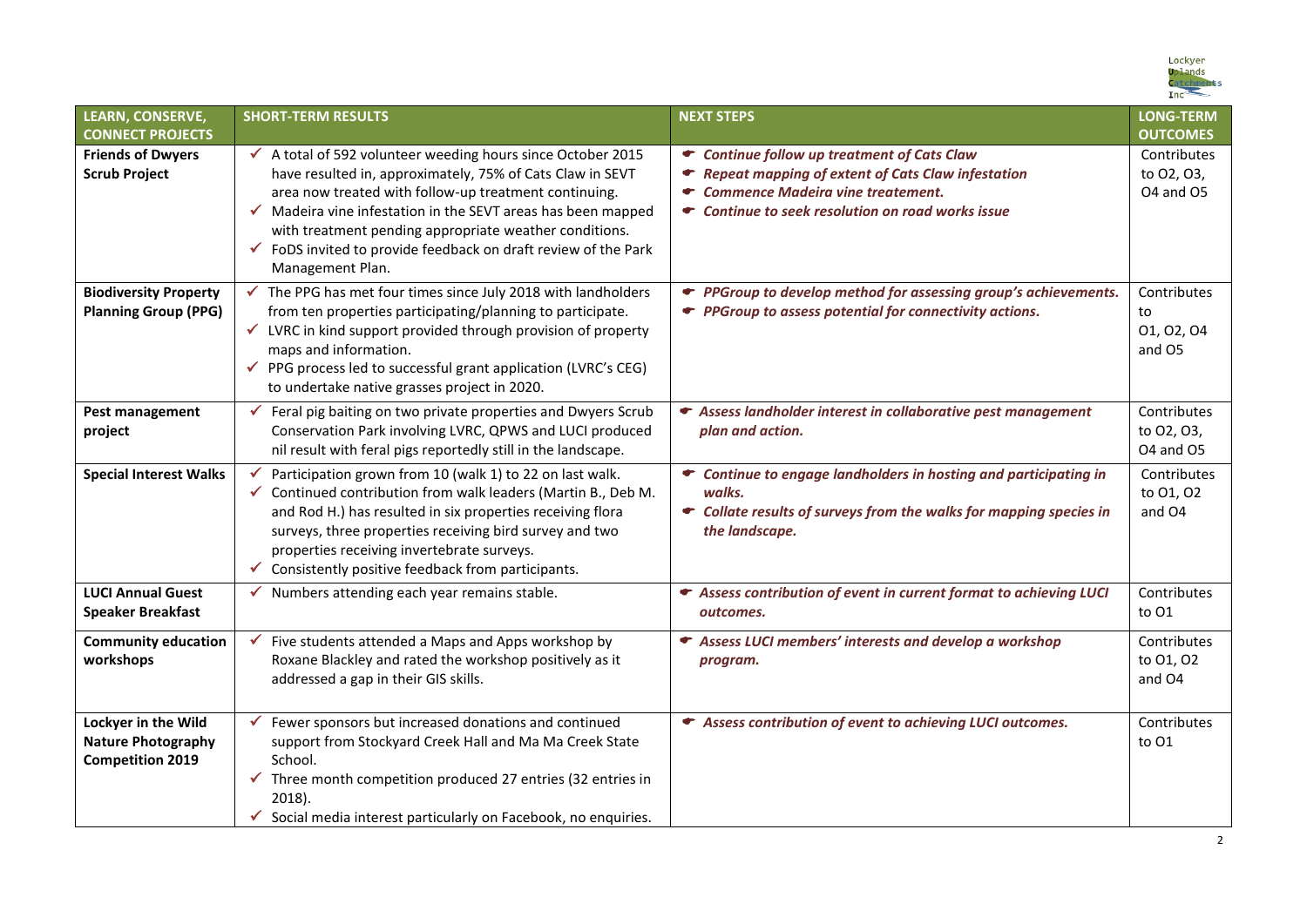

| <b>NETWORKING, PROMOTIONS AND MEDIA</b>                                                                                                                                                                                                                                                                     | <b>RESULTS</b>                                                                                                                                                                                                                  |  |  |  |
|-------------------------------------------------------------------------------------------------------------------------------------------------------------------------------------------------------------------------------------------------------------------------------------------------------------|---------------------------------------------------------------------------------------------------------------------------------------------------------------------------------------------------------------------------------|--|--|--|
| Visit from the Coordinator and Project Manager, Hinterland Bushlinks, and field trip to<br>meet Mount Tamborine Landcare group and visit work sites.<br>Meetings with:                                                                                                                                      | Learning exchange with two larger, more "mature" community groups.                                                                                                                                                              |  |  |  |
| representatives of FOLA, LCA, Ma Ma Creek School and LVRC to discuss a National<br>Threatened Species Day event;<br>Assoc. Prof. Peter Murray, UQ Gatton to discuss students' involvement in LUCI<br>projects;<br>regional DES' newly formed Community Engagement team to discuss available<br>support; and | Agreement between representatives of LUCI, FOLA and Ma Ma Creek School to<br>✔<br>hold a 2020 National Threatened Species Day event.                                                                                            |  |  |  |
| Janet Carew, soon to be PhD student in GBC feed tree project, Sunshine Coast.<br>Presentations by President on LUCI's work at:<br>National Threatened Species Day at Moore, Somerset Region; and                                                                                                            | Exchange of knowledge on respective GBC projects with intention to maintain<br>contact to share information.                                                                                                                    |  |  |  |
| UQ Wildlife Students Association meeting.<br>LUCI representative attended monthly zoom meetings with the Great Eastern Ranges<br>Initiative since Dec 2018.<br>Feature story on LUCI in the SEQ Land for Wildlife newsletter.                                                                               | Six students have accompanied LUCI members on fauna surveys.<br>✔                                                                                                                                                               |  |  |  |
| Maintain good communication with Gatton Star.                                                                                                                                                                                                                                                               | LUCI featured/mentioned seven times this year in Gatton Star with one feature<br>✔<br>leading to a television story.<br>Television story led to invitation to LUCI to conduct a koala scat hunt on a<br>✔<br>Withcott property. |  |  |  |
| Quarterly Update Newsletter eighteen issues to date and directly circulated to over 80<br>recipients.                                                                                                                                                                                                       | Receive positive responses following each newsletter, no negative responses.<br>✔                                                                                                                                               |  |  |  |
| Social media                                                                                                                                                                                                                                                                                                | 2,852 views and 591 visits since April 2017 with 413 visits referred through<br>✔<br>LUCI's Facebook page (148 visits are international).<br>117followers on FBook page since August 2018.                                      |  |  |  |
| LUCI INPUT TO OTHER PROCESSES                                                                                                                                                                                                                                                                               |                                                                                                                                                                                                                                 |  |  |  |

Attendance at three Inland Rail workshops on Fauna and Flora assessments.

■ LUCI is represented on LVRC's NRM Strategy and Plan Working Group and information is disseminated/collected within the LUCI network via survey, social media, email and newsletter.

**E** Letter to Toowoomba Regional Council on Toowoomba and Lockyer Valley Escarpment Mountain Bike Trail Master Plan and one field site meeting. The Master Plan takes in Redwood Park, which is within the Main Range-Helidon Hills Biodiversity network and Corridor.